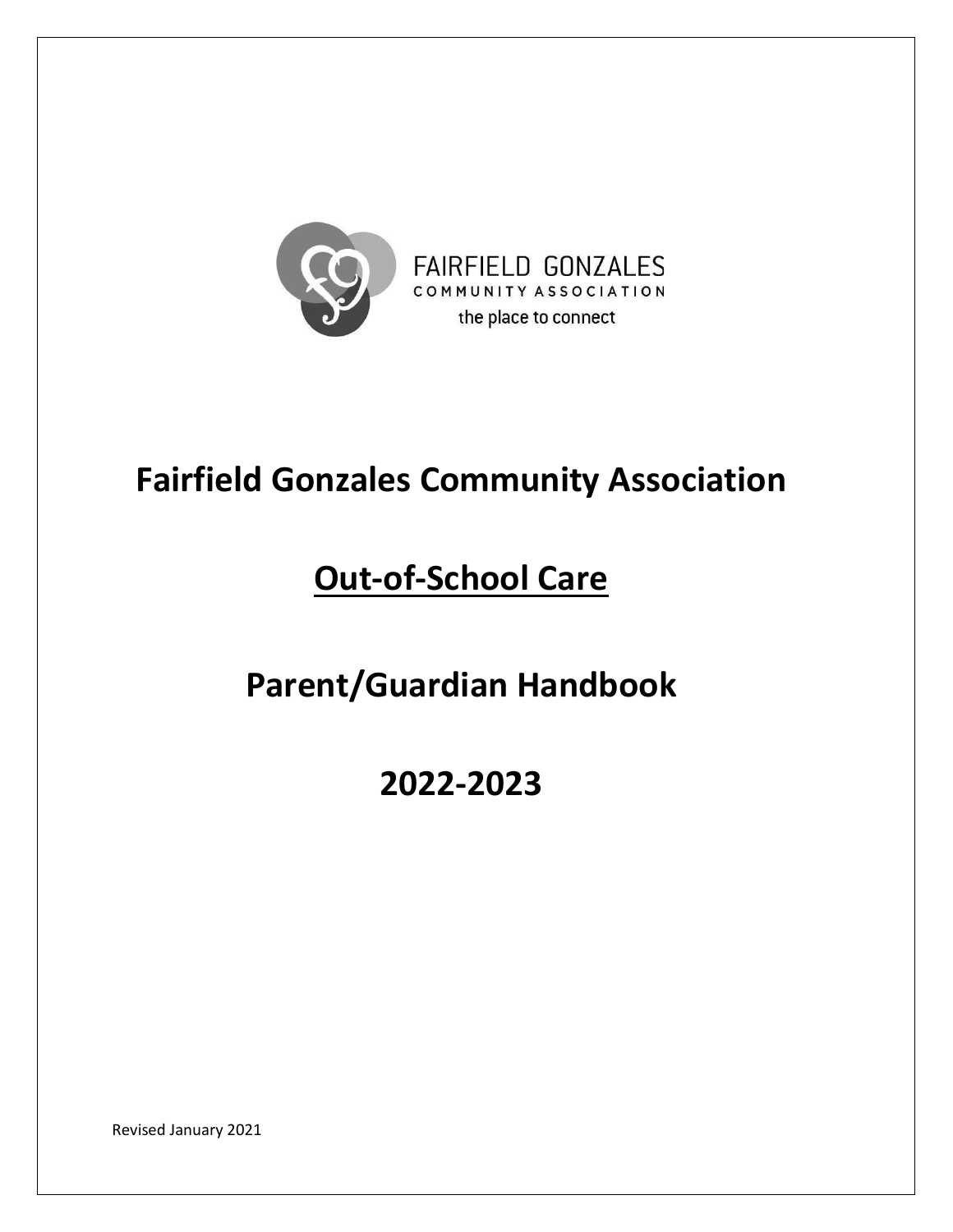# **Welcome**

Welcome to the Fairfield Gonzales Community Association (FGCA) Out-of-School Care (OSC) program. The FGCA is a charitable society that is governed by a board of directors. Our mission is to enhance the quality of life in Fairfield Gonzales by involving community members in identifying and acting on the needs of the area residents. Our vision is to foster an active, innovative, inclusive and connected community. We look forward to creating positive and lasting relationships with you and your child(ren). If you have any additional questions or concerns regarding the contents of this handbook, please contact the Child Care Coordinator or your onsite manager.

## **Executive Team's Note**

On behalf of the Board of Directors and OSC management, we warmly welcome your family to our Out of School Care program. We look forward to building healthy relationships, building strong community and creating happy memories.

# **Fairfield Gonzales Community Association Out-of-School Care Philosophy**

Our OSC programs are play-based and child-focused in nature. Our staff view children as capable individuals with their own ideas, cultural beliefs, interests and abilities and strive to provide a safe environment physically, intellectually, mentally and emotionally. The FGCA believes that children grow, play and learn, as well as explore and construct knowledge about the world around them through peer and play based experiences. While recognizing family diversity and structure, our program encourages the development of positive relationships as well as respectful communication between children, staff and families.

# **Fairfield Gonzales Community Association Code of Conduct**

As an association dedicated to enhancing the quality of life in the Fairfield and Gonzales area, we have developed a code of conduct by which we hope to foster positive relations among all. It is understood that all board members, staff, volunteers, participants and users adhere to the following to guide all behaviour and activities related to the FGCA:

- We will interact with respect, courtesy, objectivity and inclusiveness
- We will work towards the good of all community members and not for personal benefit
- We will promote collaboration, cooperation and partnership with each other and with other groups
- We will promote health, wellness and safety for the entire community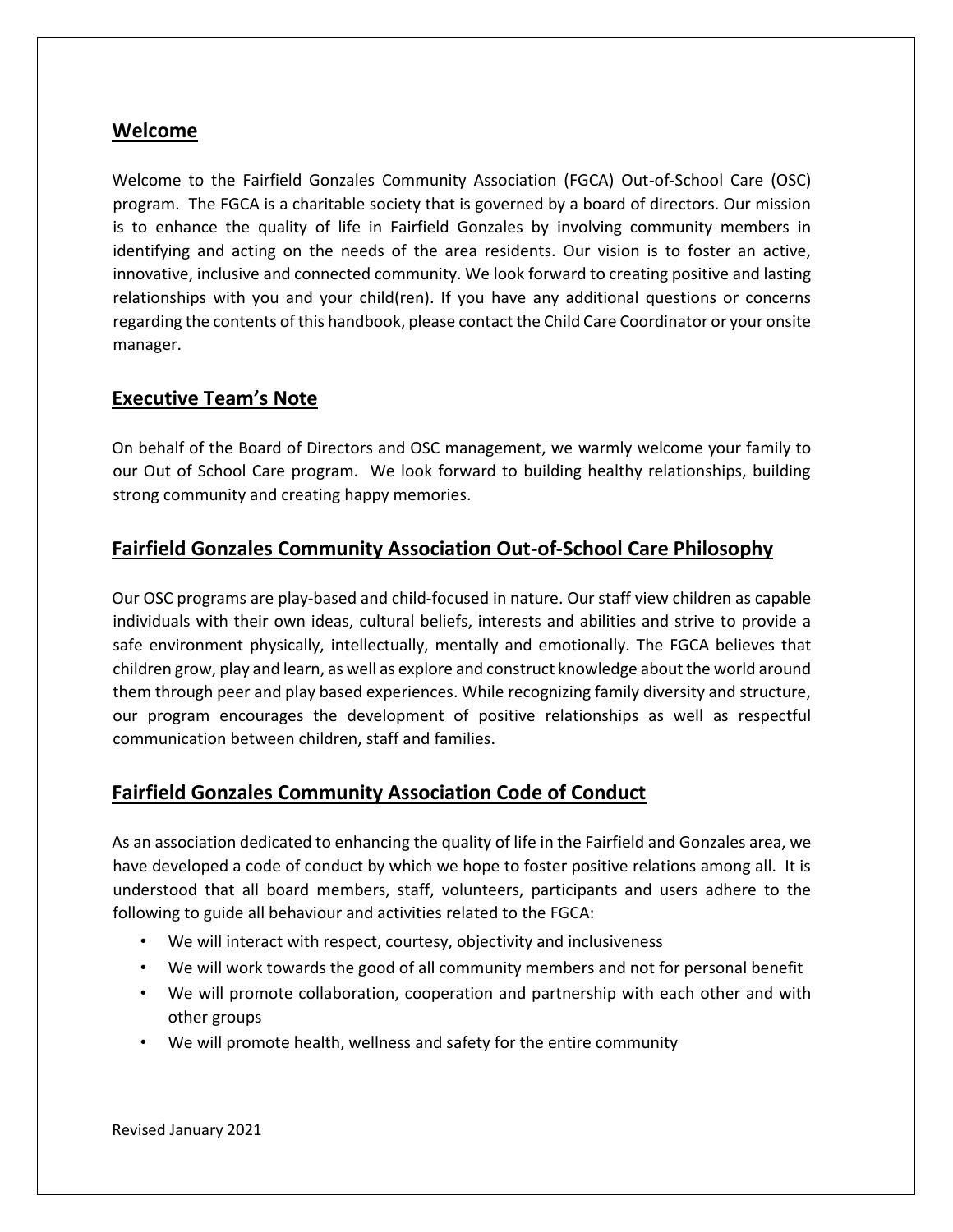# **Our Staff**

FGCA OSC employees possess a range of skills and educational backgrounds. All childcare employees must meet specific FGCA and VIHA (Vancouver Island Health Authority) licensing standards including but not limited to: 20 hours of accredited childcare training, standard first aid/CPR C, a criminal record check clearance and three work-related references. More information regarding the Child Care Licensing Regulations can be found at: http://www.viha.ca/mho/licensing/child\_care\_facilities.htm

## **Program Operation Information**

The FGCA operates two OSC programs from September to June. Additional summer programs operate through July and August.

Programs and their locations:

| <b>LOCATION</b>                                                                                      | <b>PROGRAMS</b>                                                                                |  |  |
|------------------------------------------------------------------------------------------------------|------------------------------------------------------------------------------------------------|--|--|
| <b>Fairfield Community Place</b><br>Address: 1330 Fairfield Road                                     | <b>Fairfield Out of School Care</b><br>Pro D Day Care<br>Sir James Douglas Pro-D Day (January) |  |  |
|                                                                                                      | Spring Camp (March)<br>Summer Camp (July-August)                                               |  |  |
| École Margaret Jenkins Elementary School<br>Address: 1824 Fairfield Road<br>Access via Chandler Ave. | Margaret Jenkins OSC<br>Pro D Day Care<br>Margaret Jenkins Specific Pro-D Day<br>(January)     |  |  |
| <b>St. Matthias Church</b><br>Address: 600 Richmond Street                                           | - Margaret Jenkins Youth OSC                                                                   |  |  |

# **Program Contact Numbers**

Office Phone: 250-382-2065 Office Phone: 250-592-8800

**Child Care Coordinator***(Camps and Pro-D Days)* **Co-Executive Director (Kristina Wilcox)** Office: 250-382-4604 ext.101 Office: 250-382-4604 ext.105 E-mail: childcare@fairfieldcommunity.ca E-mail: kwilcox@fairfieldcommunity.ca

**Fairfield OSC (FFOSC location) Margaret Jenkins OSC (two locations)**  E-mail: ffosc@fairfieldcommunity.ca E-mail: mjosc@fairfieldcommunity.ca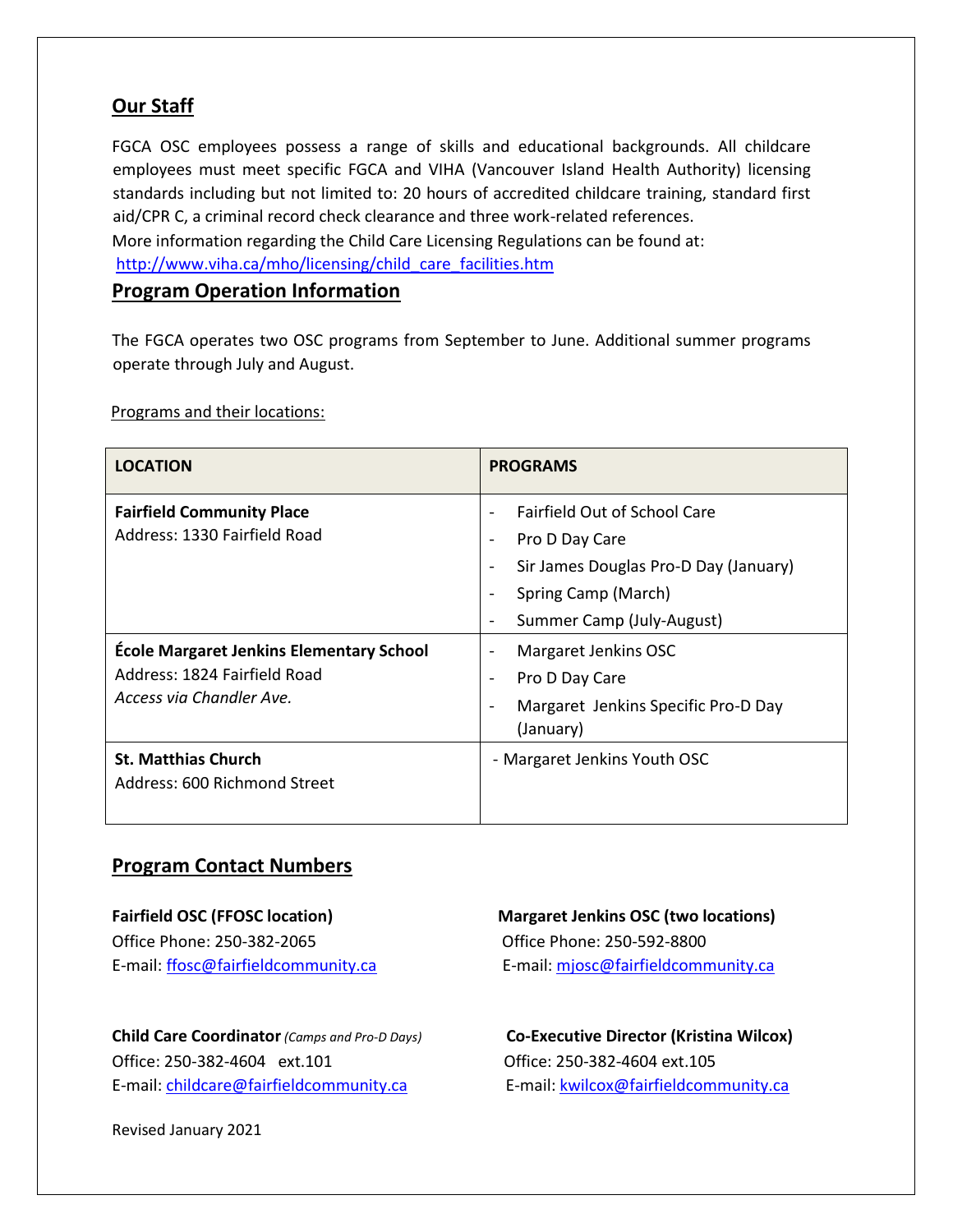# **Outdoor active play**

Unless extreme weather is a factor, we go outside every day so please dress your child appropriately for all kinds of weather. We will be outside for a minimum of 60 minutes per day. If outdoor play is not an option, indoor active play will take place for the same duration of time.

Items required throughout the year: rain and winter coat with a hood, rain and winter boots, (muddy buddies are optional but a good idea), hat and gloves. We strongly encourage packing a spare change of clothes.

Our OSC program offers activities that encourage the physical development of children which encourage the development of large and small muscle skills. Activities include, but are not limited to:

- o Field games
- o Organized group games
- o Self-directed active games
- o Playground play
- o Independent play

# **Care Plans**

If your child requires extra support, or has special medical or behavioural needs, a care plan outlining instructions for specialized care must be created. This will be created by the caregiver, parent and possibly outside resources and will be updated yearly. Your manager may request a care plan and will guide you through the creation of a care plan.

# **Screen Use**

- Unless there is an identified need, electronics from home are not permitted in program.
- On occasion, the programs will gather together to watch a movie. Movies are limited to a maximum of one every three months.

# **Food and Drink**

Revised January 2021 We promote healthy eating and nutritional habits. Each day we provide a healthy afternoon snack in conjunction with Canada's Food Guide. If your child has specific nutritional requirements, please inform FGCA management and please send extra food in your child's lunch kit to meet their need. If a child has specific nutritional requirements, we will ensure that all staff at the site understands and complies with these requirements. Safe drinking water is available for all children at all times and we encourage them to drink as much as they would like.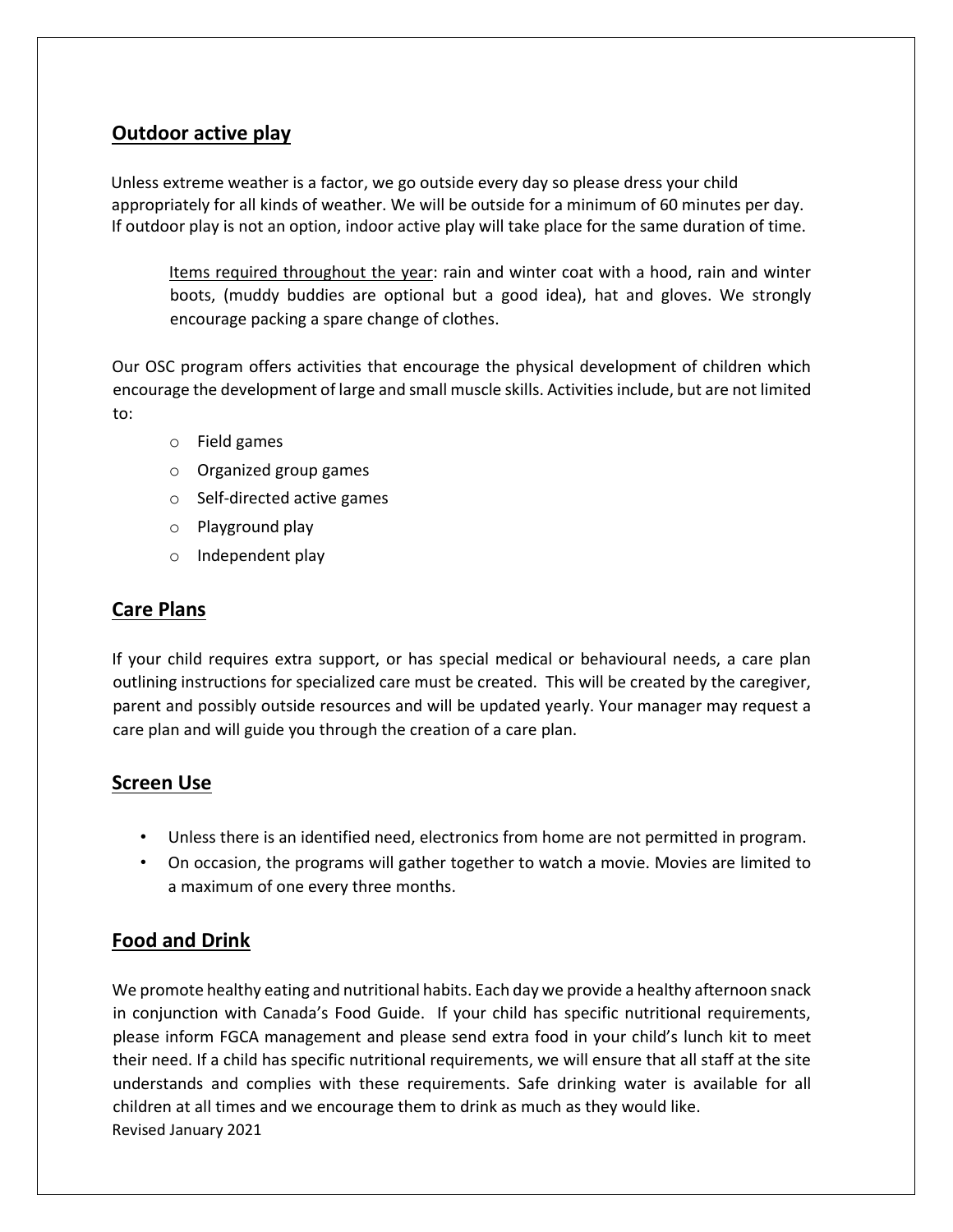# **Sunscreen Policy**

FGCA OSC and camp staff will supervise and provide direction for the application of sunscreen. The FGCA is not able to supply sunscreen; therefore, families must provide their child with a labelled bottle of sunscreen. We ask that if your child has allergies to sunscreen to provide a reasonable safety plan to ensure that your child will not be at risk of sunburn or sunstroke.

# **Communication**

Along with the room leaders, you will be primarily communicating with your onsite manager (see contact list below). Managers are responsible for the programming and registration for their respective programs. For seasonal camps (spring and summer) and Pro-D days your onsite manager will be the Child Care Coordinator.

We assume that you have received and read our e-mail unless it bounces back as undeliverable. If this occurs we will notify you by phone

o E-mails include: monthly newsletters, billing notifications and relevant program information. It is the parent's responsibility to:

- o provide accurate contact information
- o read monthly newsletters
- o collect tax receipts
- o inform themselves of out-trips, registration and Pro-D/ED days
- $\circ$  notify the FGCA if your personal contact information changes during the year

# **Centre Closures**

The FGCA is closed for all STAT holidays, during School District 61's Winter break, and the first day of school. Please refer to School District 61's calendar for specific dates**.** Recognized STAT holidays:

Good Friday **BC Day** BC Day **Christmas Day** Easter Monday **Easter Monday Labour Day Boxing Day** Victoria Day **Thanksgiving Day** Family Day

New Year's Day **Canada Day** Canada Day **Remembrance Day**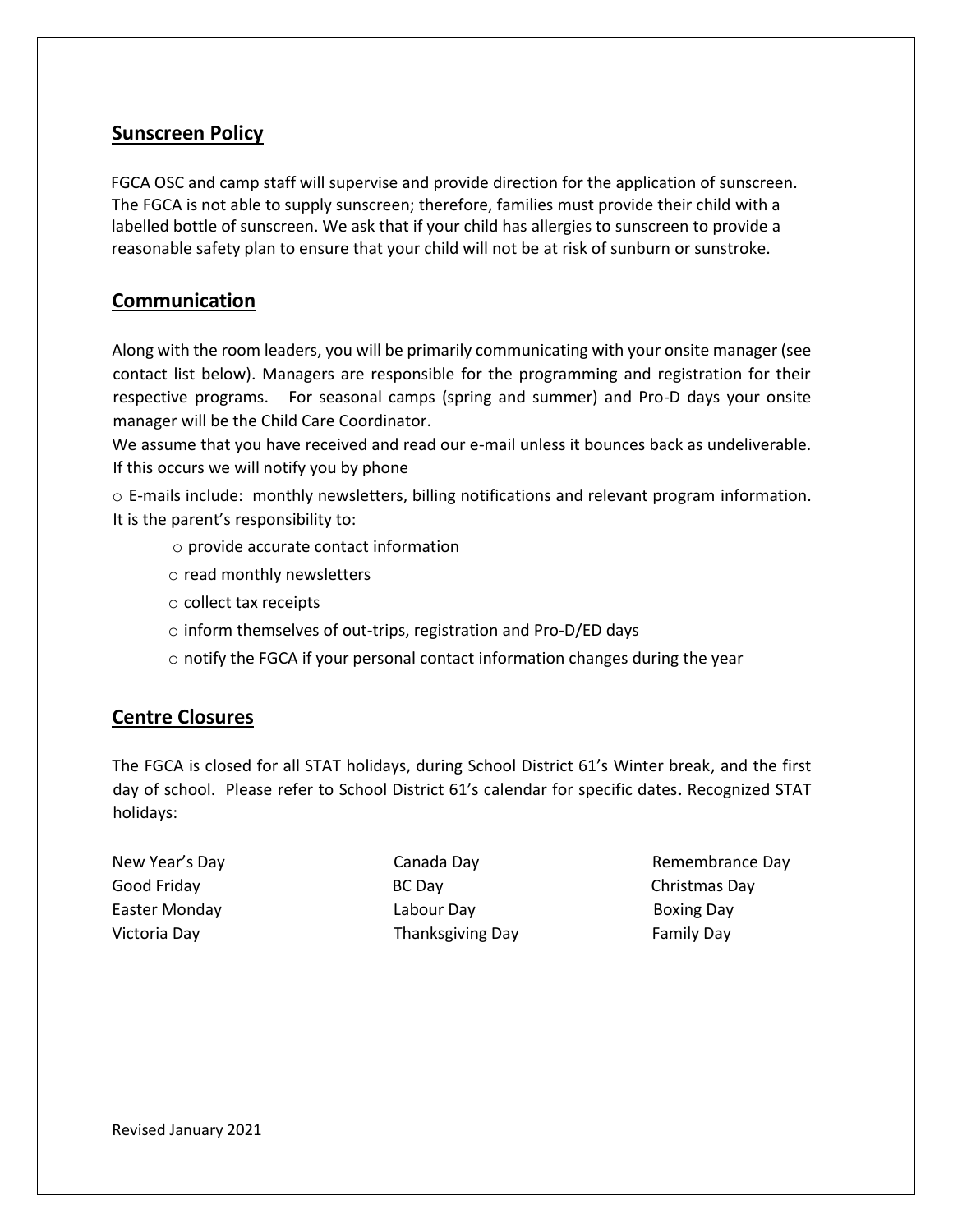# **OSC Fee Structure**

| <b>Care Options</b>                          | Full Time 5 days                          | PT 3 Days  | PT 2 Days  |
|----------------------------------------------|-------------------------------------------|------------|------------|
| Before Care (7:30am-school start)            | \$120/month<br>*\$70 for Kindergartener's | \$65/month | \$50/month |
| After Care<br>(school dismissal-6:00pm)      | \$345<br>*\$295 for Kindergartener's      | \$250      | \$200      |
| Before & After Care                          | \$410<br>*\$310 for Kindergartener's      | \$275      | \$225      |
| Professional Development Day (8:00am-5:30pm) | \$45/day                                  | n/a        | n/a        |
| <b>Early Dismissal Days</b>                  | Included                                  |            |            |
| Before School Care Drop In                   | \$12/day                                  | n/a        | n/a        |
| After School Care Drop In                    | \$27/day                                  |            |            |
| Spring Break Camp (8:00am-5:30pm)            | \$210/week                                |            |            |

# **NOTE: Although some months have fewer days, monthly fees are averaged over the 10 month school year.**

# **Part Time (P.T.) Requests**

Please note that full-time registration takes priority.

- P.T. requests must be submitted in writing to the onsite manager for consideration.
- Options for part-time are restricted to a minimum of 2 days of care and a maximum of 3 days of care.
- If a full-time application is submitted sufficient notice will be given to P.T. families and they will have the option to move to full-time or withdraw from the program.

# **Pro-D Day Care**

## **Location and times:**

• Pro-D Day care is provided at the FGCA 'Place' located at 1330 Fairfield Road, as well as Margaret Jenkins Elementary school located at 1824 Fairfield Road from 8:00am-5:30pm.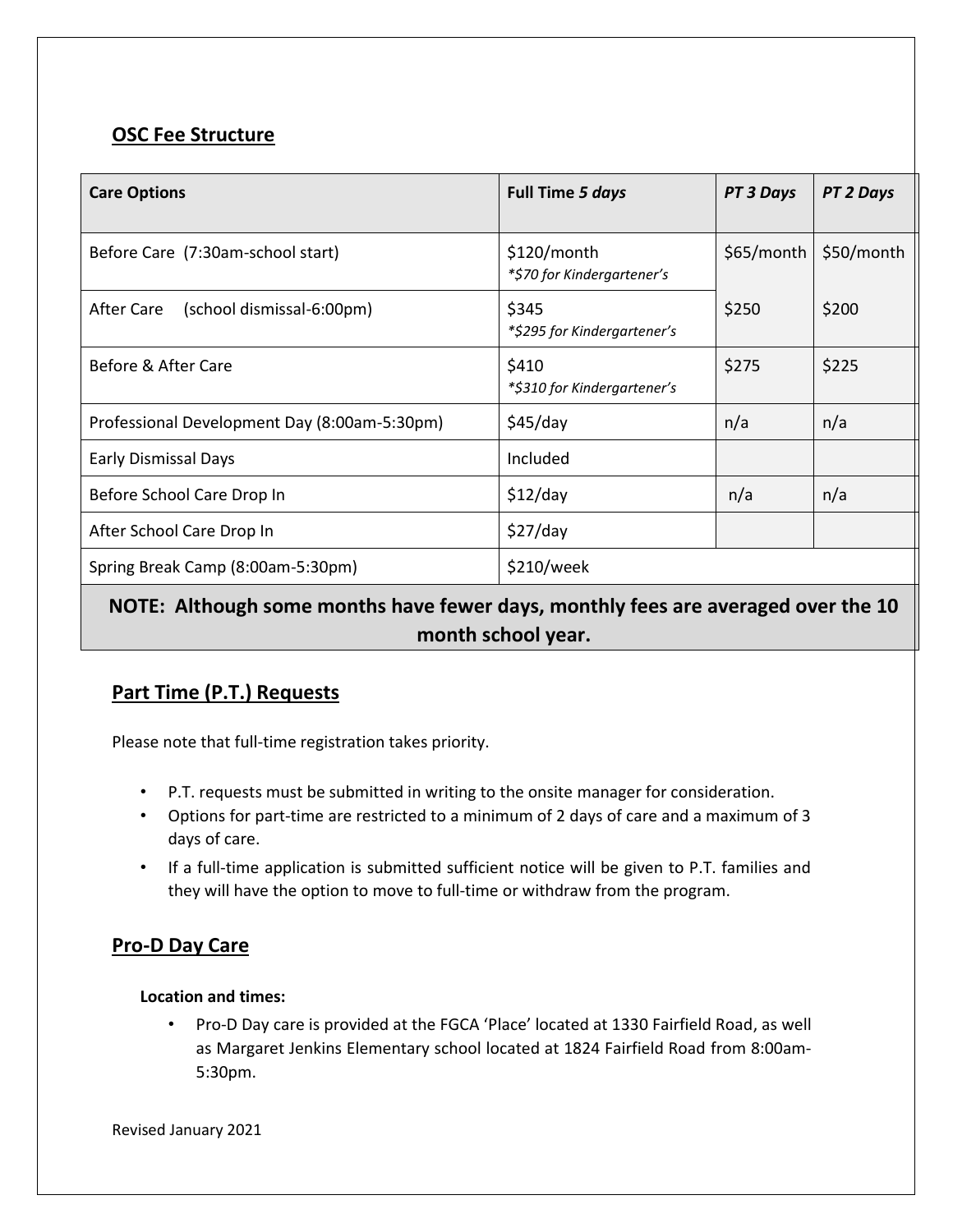- School specific Pro-D Days occur once in a school year and care will take place at the coinciding school from 8:00am-5:30pm.
- Payments for Pro-D care takes place on the  $1<sup>st</sup>$  of the month following the Pro-D taking place.

## **Registration**

• Registration is limited and is done on a first come first serve basis.

o Registration for Pro-D days takes place after OSC Registration (last Monday in April)

▪ The FGCA utilizes an online ticket system for Pro-D Day Registrations. Please see our website for more details.

### **Care:**

- If your child requires the support of a Supported Leader (SL) please discuss care needs with the onsite manager. While all attempts will be made to provide care for your child, if a SL worker is unavailable the FGCA is unable to guarantee a space.
	- o Important note: While the FGCA offers care between 8:00am and 5:30pm, Queen Alexandra contracts only fund 8 hours of care on camp days. A care window of 8 hours will be created with the Child Care Coordinator.

## **Early Dismissal Days**

• Early Dismissal Care is available to families if they are regularly registered on the E.D. day. Care is not guaranteed and space is based upon available human resources and VIHA expectations.

# **Spring Camp and Summer Camp**

- INTERNAL\* Registration for the Spring Camp will commence, on a first come first serve basis, 2 months prior to the first day of camp.
- EXTERNAL\* Registration for Spring Camp will commence, on a first come first serve basis, 1.5 months prior to the first day of camp**.**
- Spring and summer camps will be held at the Fairfield Community Place (1330 Fairfield Road) from 8:00am-5:30pm.
- Camp payments will be processed on the  $15<sup>th</sup>$  day of the month. If the  $15<sup>th</sup>$  day is a weekend or holiday fees will be processed on the next business day.
- If payment is not received by the  $1<sup>st</sup>$  day of camp your child may not attend until the account has been paid in full.
	- o Refer to the refund section for description of refund policy.
- If your child requires the support of a SL please discuss care needs with the onsite manager. While all attempts will be made to provide care for your child, if a SL worker is unavailable the FGCA is unable to guarantee a space.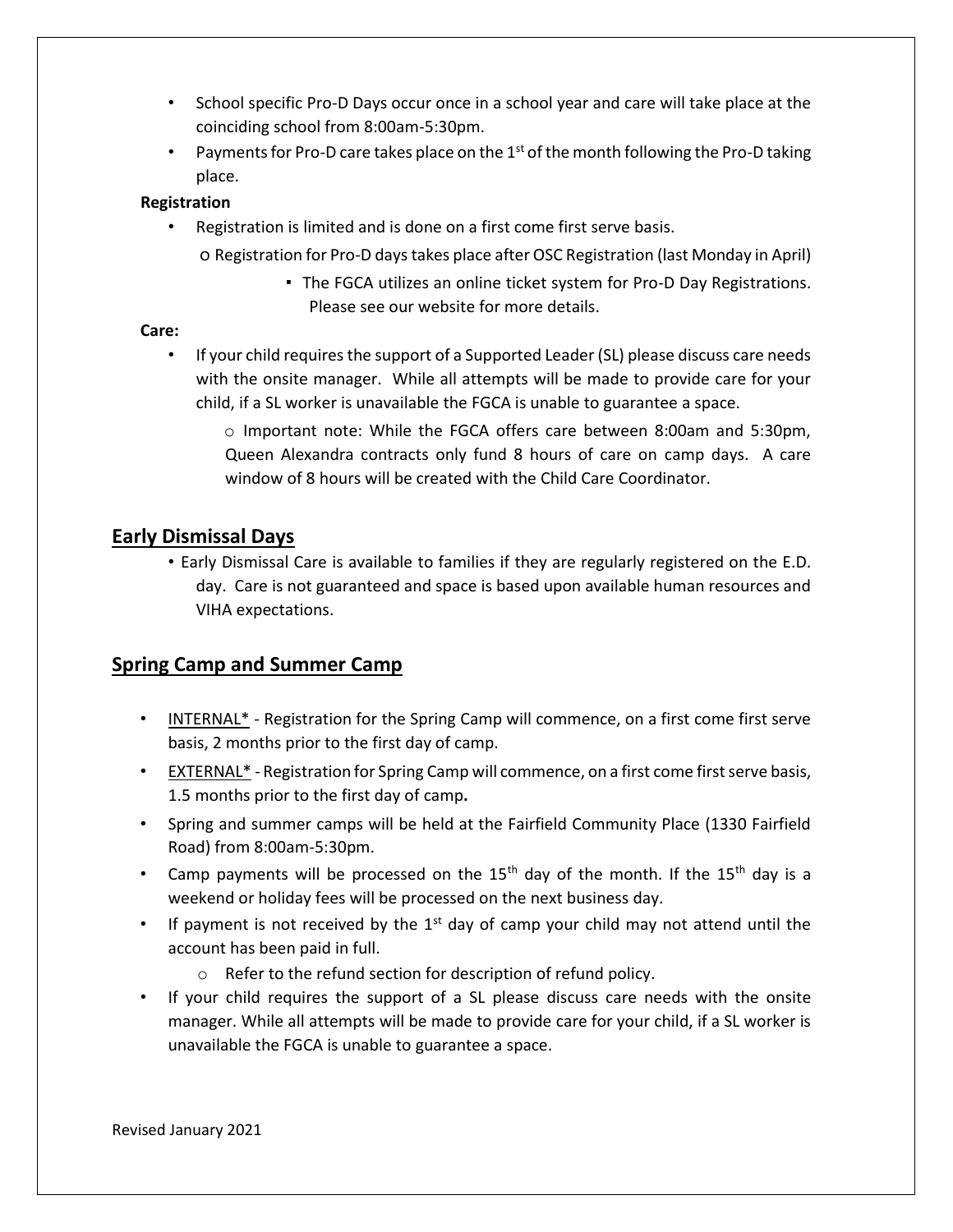o Important note: While the FGCA offers care between 8:00am and 5:30pm, SL contracts only allocate 8hrs of care for all-day camps. A scheduled 8-hour window will be created with the Child Care Coordinator

*\*Internal = any families who have children currently registered in our childcare programs or were registered in our programs within the last year* school year

*\*External = any family NOT currently registered in our childcare programs* 

## **Registration Requirements**

Children registered in (K-5) at Sir James Douglas or Margaret Jenkins Elementary have priority registration; however, registration is also available for surrounding schools.

Completed registration packages include:

- o Registration forms
- o PAD form
- o Immunization records
- o Child's photo (colour)
- o Custody agreement and care plan; if applicable.
- o Administration Fee Payment -\$40 (new families only)

# **Payment Requirements**

Program financials are managed by the Child Care Coordinator. We use e-mail communication and will use the e-mail you have provided on the registration form. Important information is sent out via e-mail; therefore, please ensure the e-mail provided is accessible at all times, even during holiday breaks. If this is not possible, please provide your preferred method of communication.

- Fees are due on the 1<sup>st</sup> business day of each month and are paid via direct withdrawal.
	- o Withdrawals will appear on your statement as '*Fairfield Community Association'*  or *'FCA'.*
- A completed Pre-Authorized Debit (PAD) authorization form must be provided prior to your first day of care.
	- o For families wishing to have more than one benefactor (payee) please complete two separate PAD forms.
	- o A VOID cheque must be attached to the PAD agreement. If you are unable to attach a VOID cheque please ensure the financial information is entered correctly. Failure to provide correct information will result in a charge of \$25.00.
- Professional Development Day Camp fees are processed on the **1 st of the month following the Pro-D taking place.**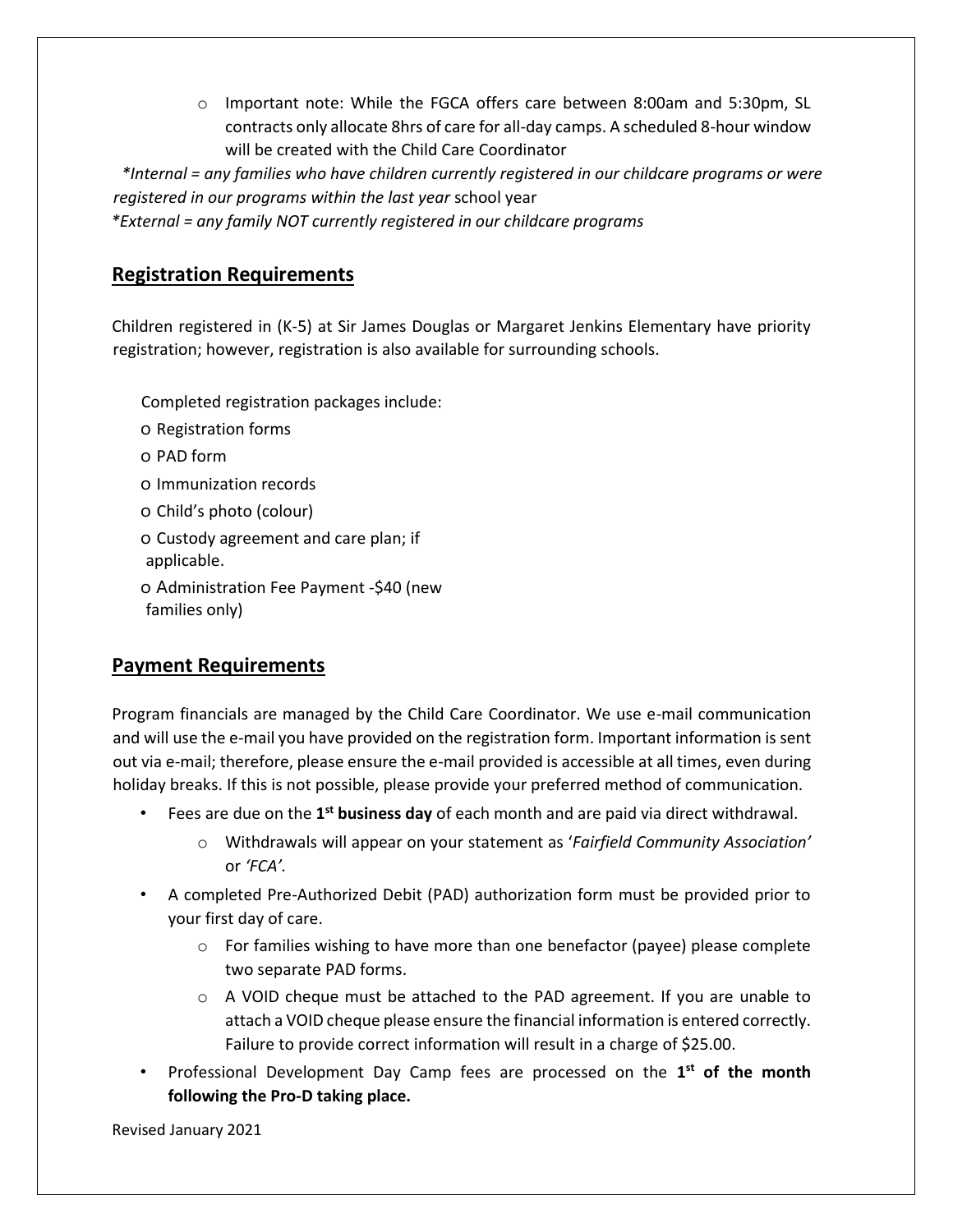- Each *new* family is required to pay a one-time administration fee of \$40.00.
	- o Administrative fees can be paid by cheque, cash, or Direct Withdrawal.
	- o All cheques can be made out to *The Fairfield Gonzales Community Association*.
	- $\circ$  On the memo line indicate your child's name and program (MJOSC or FFOSC).

*Here at the FGCA we recognize that there are a number of situations that can cause financial strain, if you need to arrange alternate payment arrangements, please contact your onsite manager.* 

# **Affordable Child Care Benefit**

As a licensed care provider, we are eligible to accept provincial childcare benefit for eligible enrolled children. The following are expectations that our program has for families utilizing childcare subsidy.

- 1. Parents/Guardians are ultimately responsible for all fees as registrants to our program.
- 2. Parents/Guardians will be responsible for fee payments until benefit plan authorization has been received by our program. Please note that Affordable Child Care Benefit application processing can take 6 to 8 weeks.
- 3. Parents/Guardians are responsible for paying any parent portion remaining after the deduction of subsidy from the program fees.
- 4. Parents/Guardians are responsible for renewing the benefit authorization before it expires. For more information about this program visit: [https://www2.gov.bc.ca/gov/content/family-socialsupports/caring-for-young](https://www2.gov.bc.ca/gov/content/family-social-supports/caring-for-young-children/child-care-funding/child-care-benefit)[children/child-care-funding/child-care-benefit](https://www2.gov.bc.ca/gov/content/family-social-supports/caring-for-young-children/child-care-funding/child-care-benefit)

If you need assistance with the application process, contact your onsite program manager or the Child Care Coordinator, or the Child Care Resource and Referral Centre 250-382-7000, or MCFD at 1-888-338-6622, option 1. Please note, authorization from the MCFD (Ministry of Children and Family Development) may take several weeks to process.

# **Late Fee Payment Penalty Procedure**

If your payment is not received by the  $1<sup>st</sup>$  business day of the month, a late fee of \$5.00 per day will be charged. If full payment is not received by the  $5<sup>th</sup>$  day of the month your child(ren) may not be able to return to program until the account has been paid in full.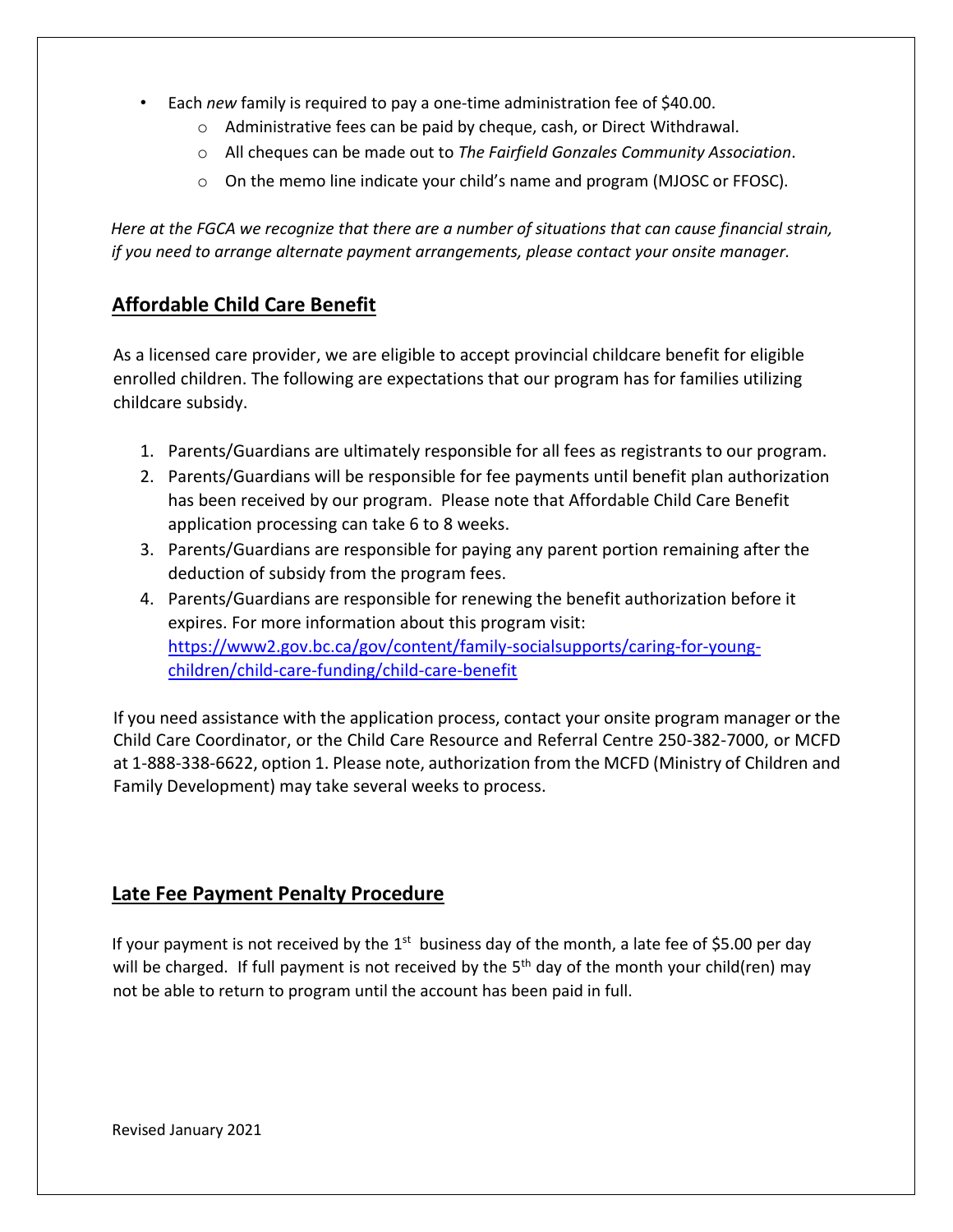# **NSF Penalty Procedure**

Should your direct debit payment or cheque be returned to our organization as NSF, we require repayment. Charges will be applied to your account, unless paying by cheque or cash is requested. Repayment must be in the amount of the original fee as well as a \$15.00 NSF penalty charge (\$25.00 NSF penalty fee for stopped payments). Upon the FGCA receiving notification from our financial institution regarding NSF a notification will be sent to you via email.

# **Withdrawal and Refund**

• Families must provide the FGCA's Out-Of-School Care onsite Manager with **one month's**  written notice, received by the 1<sup>st</sup> day of the preceding month, to de-register or decrease registered days.

In lieu of notice families will be charged one month's fees.

- $\circ$  If adequate notice is given, registration deposits are applied to the last month of care.
- The withdrawal policy for **Seasonal Camps** requires notice **15 business days** prior to the first of day of camp for a 100% refund, after which, there will be no refunds issued.
- The refund policy for **Pro-D Day Care** requires notice **10 business days** prior to the start of day of care for a 100% refund, after which, there will be no refunds issued.

# **Absentees (when your child will not be attending our program)**

If your child will be absent from program, parents are required to phone the message line and leave a message stating your name, your child's name, program space and the date of absence by 2:30pm.

## o **We are unable to accept notification of absence via e-mail.**

- If you do not inform us that your child will be absent, our missing child protocol will be followed (see below)
- If we do not receive notice of a child's absence you will be subject to a **non-notified absence fee of \$50** (see below).

# **Health and Safety**

## Missing Child Onsite

- If your child does not arrive to our program by 3:00pm, our procedure is to:
	- o Check the message line and parent communication book
	- o Ask teacher and/or school office (if available) of the child's whereabouts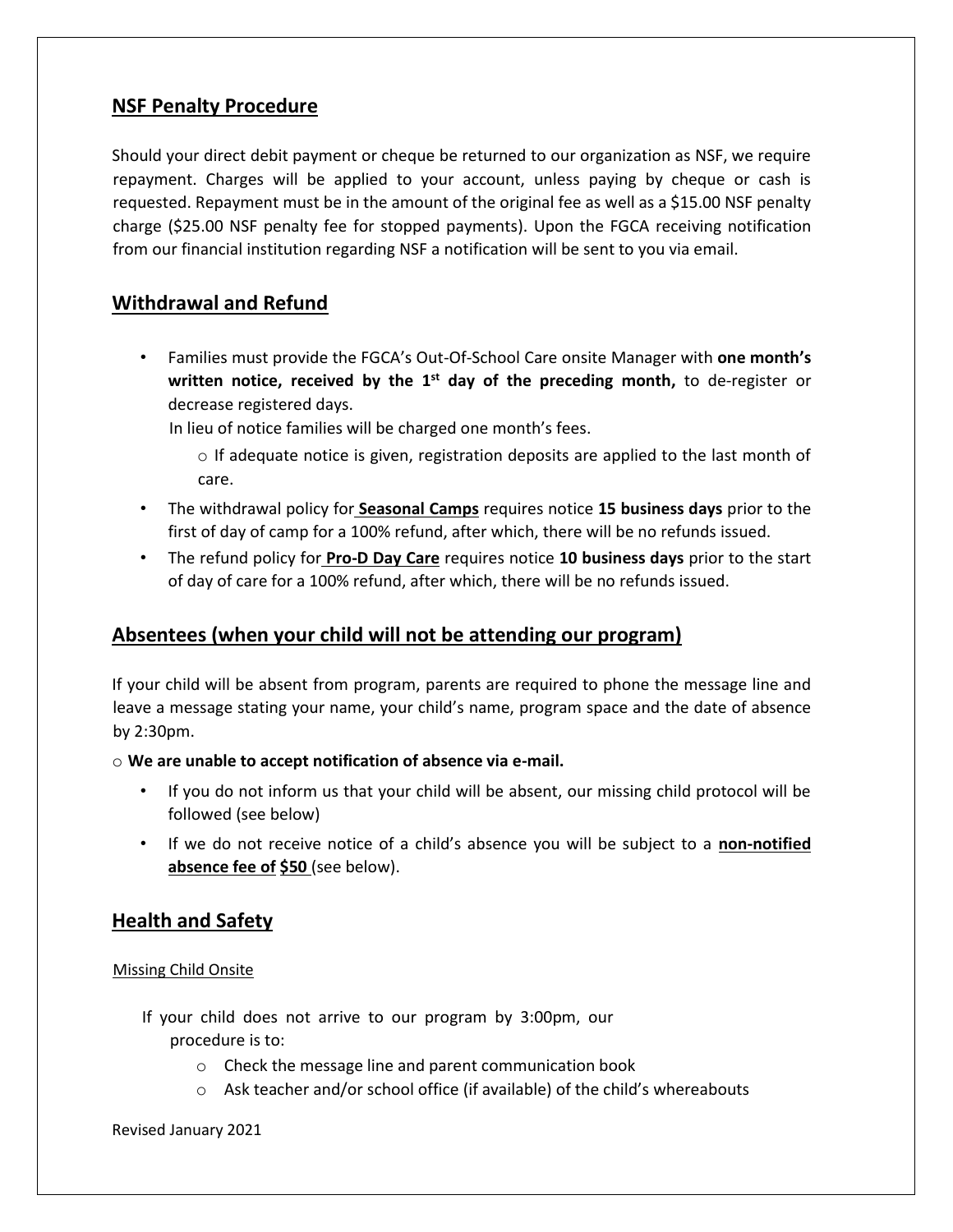- o Have the child paged through the school intercom system
- $\circ$  Call the parents and emergency contact numbers indicated on your registration form
- $\circ$  If by 3:10pm your child has not been located, we will call the police and report your child missing

#### Missing Child Off-Site

If a child has been accounted for and then goes missing, we will complete a five minute search of the area, after which, 911 will be called.

#### Out-trip Protocol

We follow these out-trip procedures when taking part in activities offsite:

- The FGCA will ensure that parents have reasonable access to their child at all times.
- Out trip information will be available in your program space, in monthly calendars (in the program binder and posted in the room) as well as sent via email prior to your child's out trip.
- We will endeavor to return to the program space between 5:00pm and 5:30pm.

If you wish to pick your child(ren) up from the out-trip location, or on route, please speak to a manager in advance to arrange pick-up from the out-trip location. If your child is unable or unwilling to attend the out-trip please make arrangements for alternate care. Additionally, please send your child prepared for the out-trip with appropriate attire and food.

#### Injury and accident procedures

- Should your child sustain an injury that requires medical attention, we will contact you immediately. If we are unable to reach you, we will call the emergency contact person for direction.
- All injuries are documented. Minor injuries such as bumps, bruises, small scrapes or surface cuts will be tended to by staff, documented and brought to the parent's attention at pick-up time.
- Injuries requiring medical attention will be reported to the parent, Manager, Co-Executive Director (Kristina Wilcox) and VIHA licensing.
- If the injury requires immediate medical care we will call 9-1-1.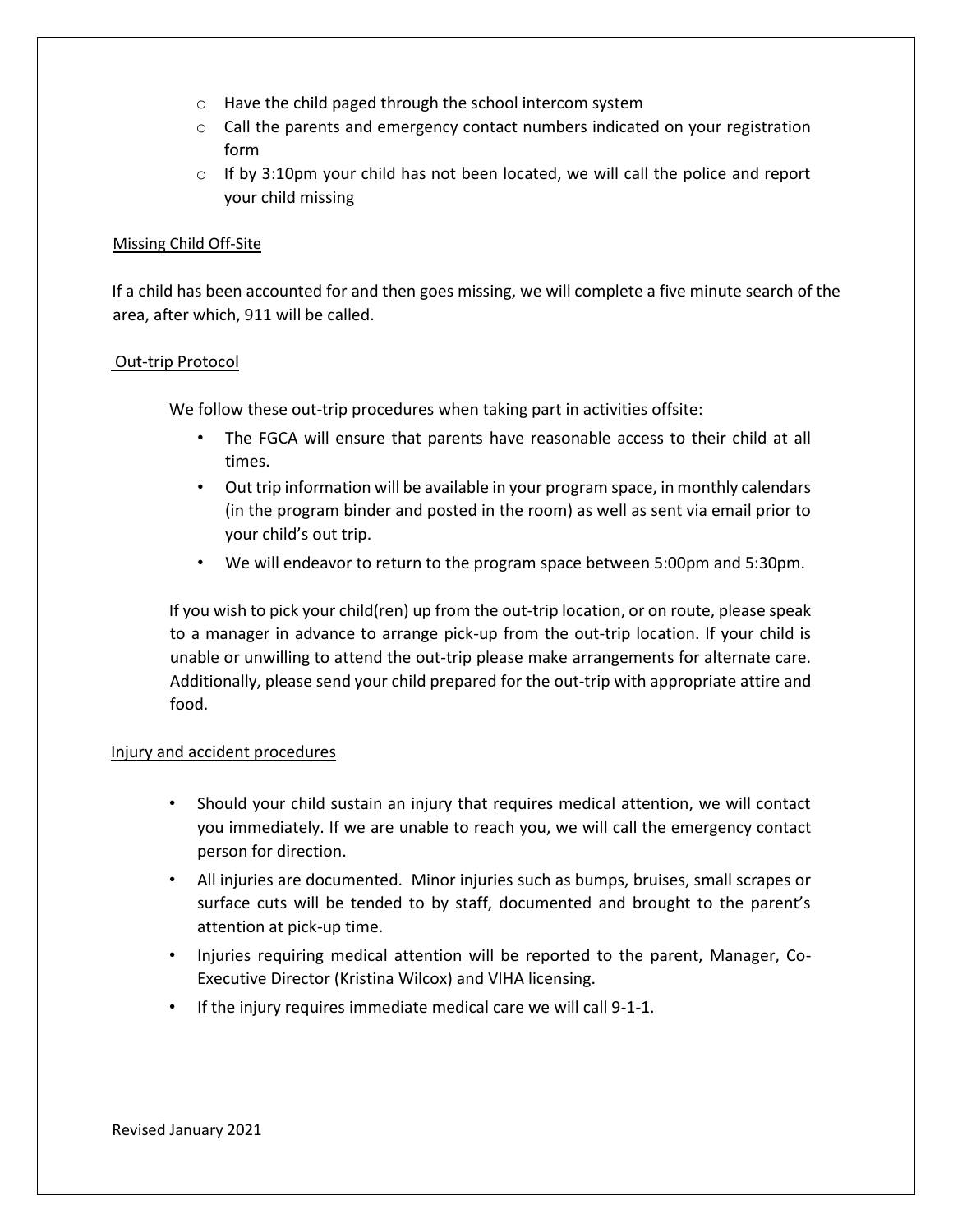### Outside

We carry first aid kits with us at all times, as well as the attendance sheet and the child's emergency forms. It is very important for parents to keep the emergency forms and their registration papers up to date throughout the school year. For additional safety, our playground areas are checked daily by staff as well as inspected monthly by our facility staff and routinely inspected by our Licensing Officer as part of their program review.

#### Emergency Situations

The FGCA staff are trained to follow the FGCA Emergency Procedures. Procedures are posted in program spaces. Programs are equipped with cell phones and staff will make every attempt to contact parents during/after an emergency.

### Emergency Closure and Weather Closures

In the event of an emergency (including but not limited to: unforeseen weather, lack of human resources, natural disasters, health emergencies (includes Island Health mandated closures), power failure, renovations, or teachers strike, the FGCA will close. If emergency closure is necessary during operating hours we will attempt to contact you by phone to promptly pick up your child. There will be no refunds issued for emergency closures; however, in the event of a closure lasting more than one month, we will assess our feasibility to provide fee credits. Should the region be experiencing dangerous weather conditions, and SD61 closes, the FGCA will also close. Follow the steps below to obtain the most up to date information:

- Check the SD61 website a[t http://sd61.bc.ca.](http://sd61.bc.ca/)
- Check the FGCA website at [www.fairfieldcommunity.ca.](http://www.fairfieldcommunity.ca/)
- Call your onsite manager (refer to numbers provided at the beginning of manual)
- Check your e-mail as your onsite manager will endeavor to provide written notification

#### **Emergency Parent Hand book**

If the FGCA opens for Emergency Childcare, for example during COVID-19, please make sure you have read and understood the Emergency Handbook that can be found on our website [https://fairfieldcommunity.ca/schoolage-programs/before-after-school-care/registration](https://fairfieldcommunity.ca/schoolage-programs/before-after-school-care/registration-contacts/)[contacts/](https://fairfieldcommunity.ca/schoolage-programs/before-after-school-care/registration-contacts/)

#### Authorized Pick-up

Children may only be released to persons named on the child's registration and emergency form. Authorized pick-up contacts must be responsible adults who are of the legal age of 19. If the staff do not recognize an individual picking up a child, they will ask for photo ID. Three emergency contacts/authorized pick-ups are required on the registration form; however, if you wish to have more than three authorized pick-up persons please complete the '*additional contacts*' form.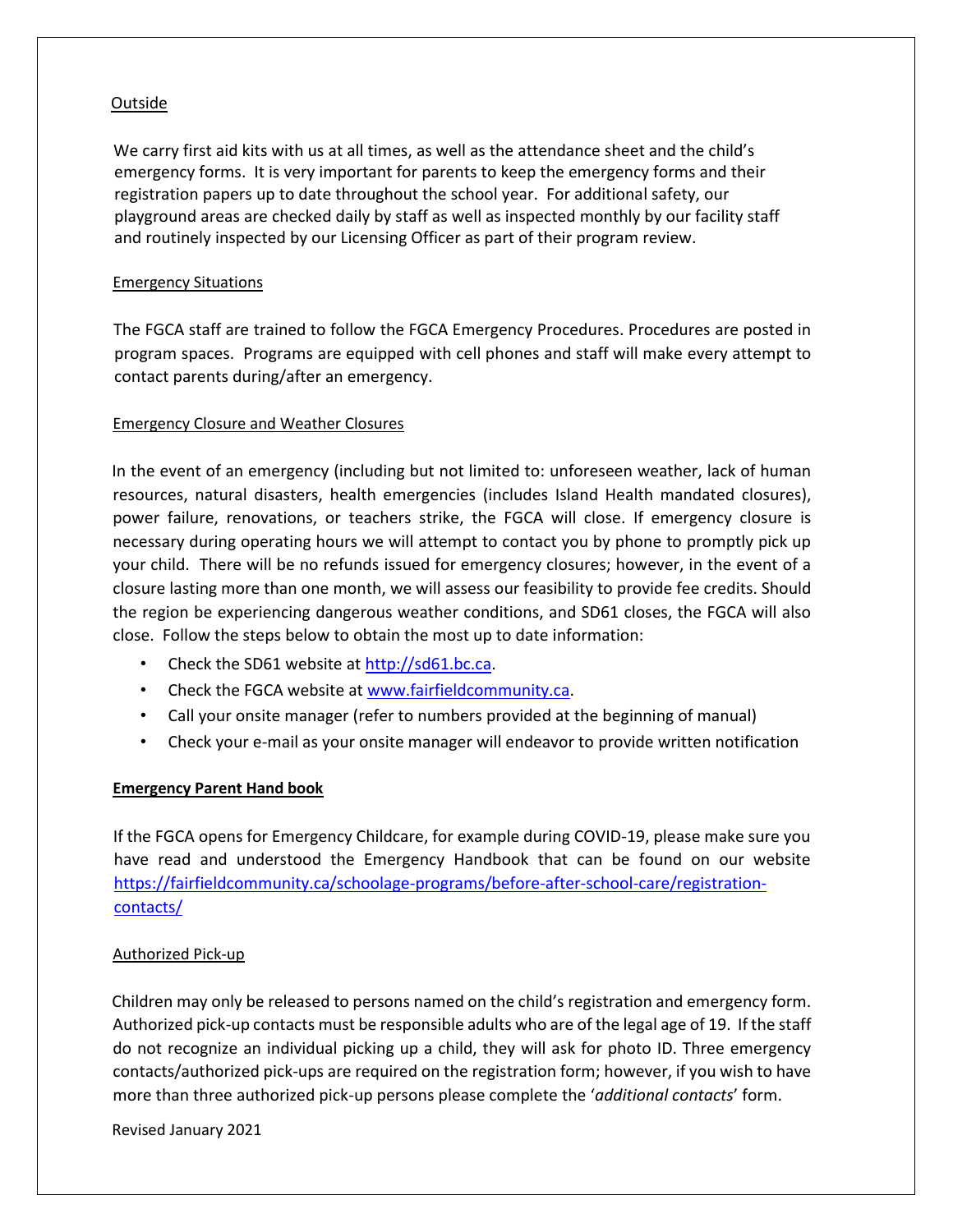#### Authorizing additional pick-ups

If you wish to have an individual who is not listed on your registration package pick up your child, we require advanced **written** authorization by either completing '*additional contacts*' form, by sending an email or leaving a note with the manager. Pick-up contacts must be responsible adults who are of the legal age 19. If a staff member does not recognize a pick-up person they will ask for photo ID.

If you wish to have more than three permanent pick-up persons please complete an '*additional contacts*' form. Forms are available through your onsite manager.

#### Release of Care

Parents must sign their child(ren) in (camps days and before school care only) and out of program, with the correct time and their initials in pen. Staff members are not permitted to release children for play-dates or special extra-curricular after school activities without prior authorization. Your child(ren) may never sign themselves out, walk home or leave the premises without being signed out by a responsible adult from the pick-up list**.** The FGCA does not facilitate play-dates for children. All play-dates must be prearranged offsite and prior to 2:30pm.

#### Alleged Impaired Pick-up

The FGCA will take reasonable steps to prevent suspected impaired persons from gaining access to a child. If a staff member believes the child to be at risk, they will offer to call a taxi, relative or friend to pick up the person and child. As required by law, the FGCA staff may call MCFD and/or the police in the event that a child is taken off premises by an allegedly impaired person. Alleged Child Abuse

We are **required by law** to call the Ministry of Children and Family Development (MCFD) if we suspect any form of child abuse or if a child discloses concerning information to a staff member. The FGCA staff members are not able to discuss details of legal investigations with families.

#### Medication and Administering Medication

- Parents must fill out a permission to administer medication form as directed by the manager.
- Medication will be given to the child in the amount and at the time specified by the care plan/parent.
- We will ensure that a child's medication is not accessible to any child, except for children who requires access to their own medication (e.g. Epi-pens/insulin).
- Our staff will assist/supervise and document the administration of a child's medication.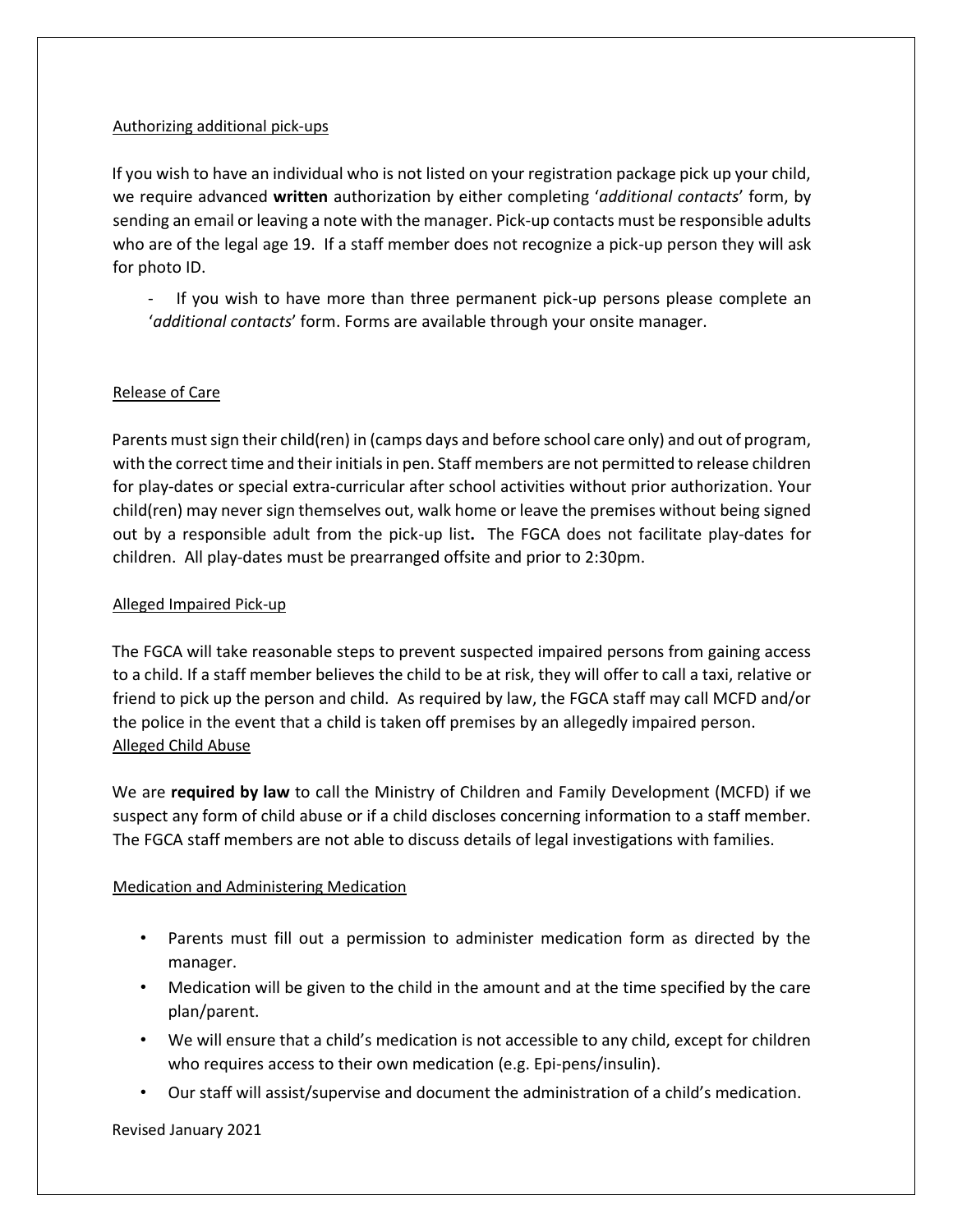• In order to ensure we are able to provide the best quality of care to your child, guardians are obligated to share medication information with the management team if the medication has an affect on:

o the child's behaviour, o the interaction between leaders and the child, or o will impact care in any way

#### Illness and Communicable Disease

Do not send your child to OSC if they are sick (e.g. runny nose, cough, fever, stomach ache, toothache, infections and earache). If you drop off your child and they are ill we reserve the right to decline care or send them home as we notice the symptoms. If your child becomes ill, immediate arrangements must be made to pick up your child. In the interim, your child will be able to quietly rest in a supervised area. It is the parents' responsibility to inform the onsite manager if their child has contracted a communicable disease (chicken pox, impetigo, etc). This will enable us to alert others as to the health risk. Your child will not be permitted to attend program during this time. Upon returning, the FGCA reserves the right to ask for a physician's note stating health status.

#### Head Lice

If your child contracts head lice, please inform the onsite manager immediately. As a large childcare provider operating out of a community space, it is important that we control the spread of lice. Therefore, we ask that you do not send your child(ren) back to program until they have been lice free for a minimum of 24hrs and proper treatment has been given. This will also ensure we are able to disinfect all affected areas in a timely manner. For more information please visit Health Link BC at:

<http://www.healthlinkbc.ca/healthfiles/hfile06.stm>

## **Non-Notified Absence Penalty Procedure**

If your child is going to be absent from program you must call the message line directly prior to **2:30 p.m.** You must state your child(ren) name(s), the date they will be absent from program and the current time. Phone numbers for calling in absences can be found within your programs' contact information. In the event that a child does not arrive to program by **3:00pm**, and we have not been notified of an absence, missing child protocols will be followed (see above). At that point, a non-notified absence charge will be applied to your account.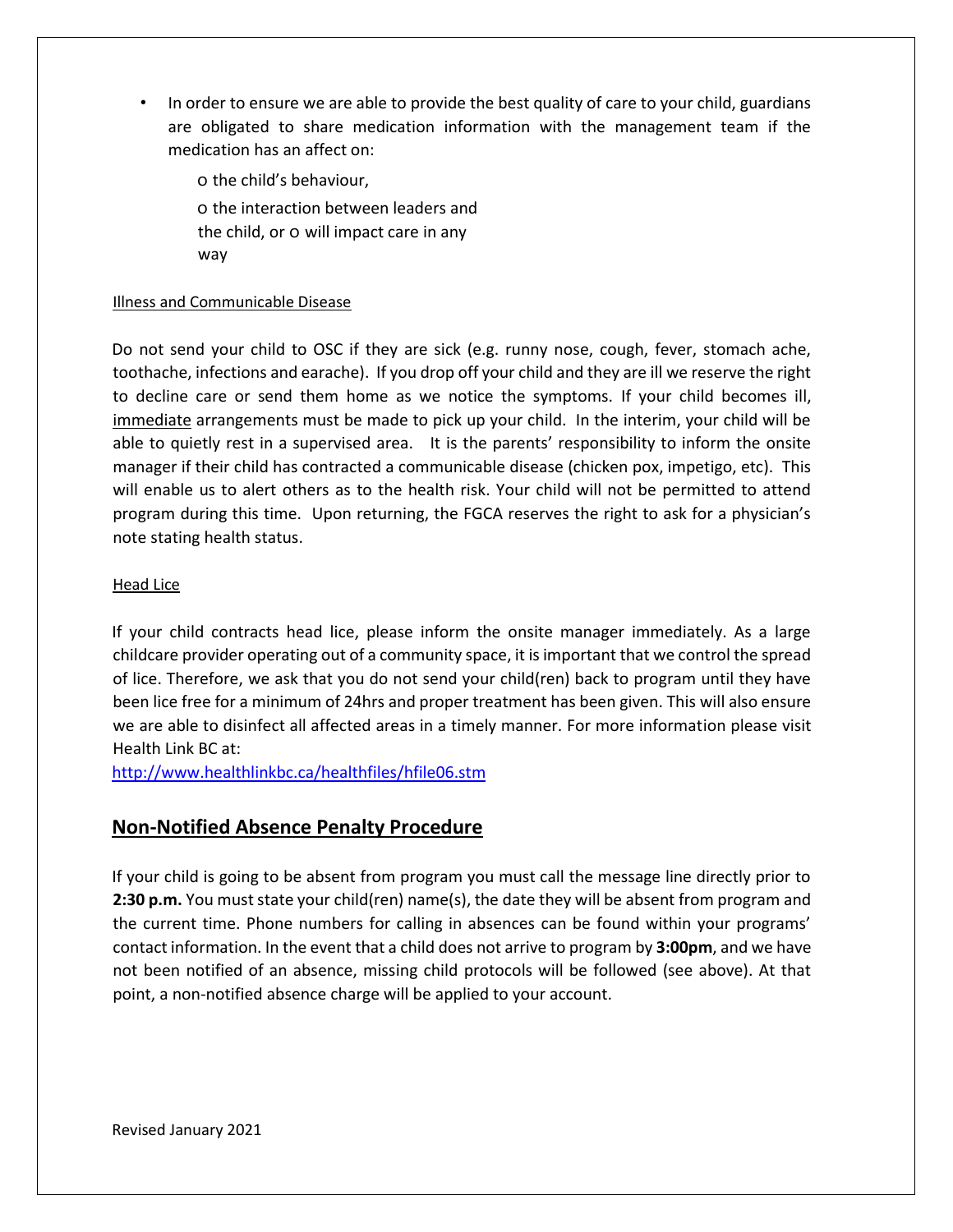# **Late Pick-up**

If you are late, after 6:00pm on regular OSC days or after 5:30 pm on Pro-D/Camp days and we have not heard from you, we will take the following steps:

- 1. We will call you
- 2. We will call the emergency contacts and authorized pick-up persons
- 3. If we are unable to reach a contact within half an hour, we will call the Ministry of Children and Family Development (MCFD)
- 4. The MCFD will take the child into their custody until a parent is located
- 5. A note will be left at the centre stating where your child may be picked up

# **Late Pick-Up Penalty Procedure**

Should you arrive late to pick up your child(ren) there will be a \$25/per quarter hour charge applied to your account. Verbal or written notification will be given by the onsite manager who will follow-up with you regarding payment. This fee covers the wage of two employees who are required to remain after their working shift to supervise your child(ren). If you chose to pay by cheque or cash, we require the payment prior to your child(ren) attending their next scheduled program day.

# **Guidance and Discipline**

The FGCA will ensure that behavioural guidance is age-appropriate, applies logical consequences and will take into consideration the cultural and individual needs of the child. The FGCA views children as individuals deserving of respect. Our staff support and encourage children to express their feelings, make positive choices and work towards solving their own problems. Our guidance policy is based on the below:

- 1. Role Modeling
- 2. Discipline is based on safety, respect and cooperation.
- 3. A child is not allowed to hurt themselves or others.
- 4. Children will be given clear, simple and consistent limits regarding appropriate behaviour.
- 5. Choices will be offered whenever possible
- 6. Verbal direction and re-direction will be the main means of guidance and discipline.

If it is necessary for the child to have time away from the group, the child will be supervised. Under no circumstances will physical, emotional or verbal punishments be used. The FGCA does not tolerate inappropriate behaviour such as, but not limited to: rude and disrespectful behaviour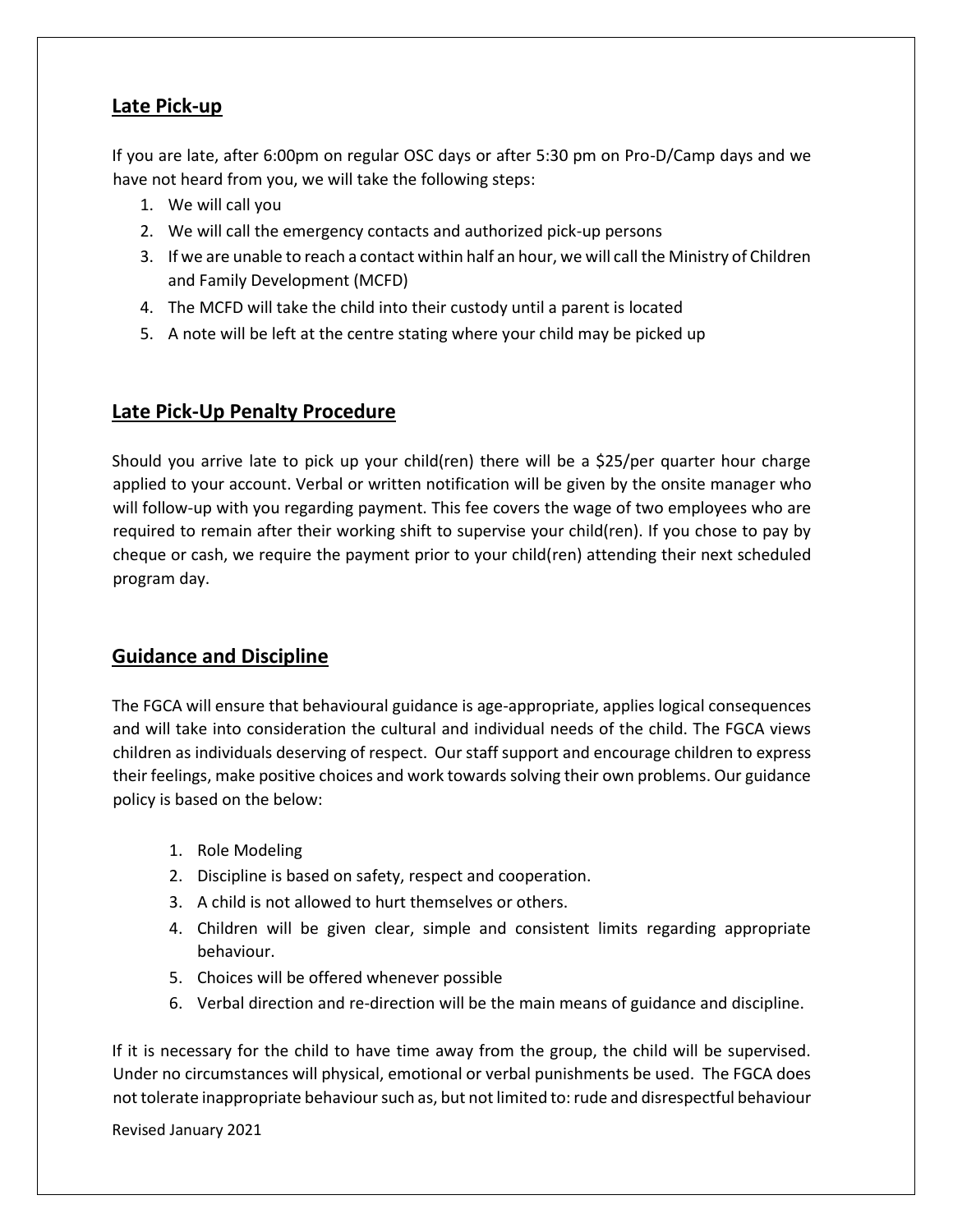towards staff, offensive and coarse language, bullying behaviour, verbal and physical aggression or abuse, emotional abuse, malicious behaviour, teasing, cliques, peer pressure, physical discrimination, inappropriate discussion and touching, sexual abuse, theft, unauthorized absence or departure from program, disrespect of others' belongings and FGCA property. Religious, racist or socio-economic discrimination will not be permitted.

### Behaviour Management

If a child is having difficulty co-operating in a program the following steps will be taken:

- 1. Encourage the child to make a positive choice.
- 2. Using age appropriate language to explain the importance of appropriate behaviour and redirect the child
- 3. If child is still non-compliant, offer the choice to (a) follow the expectation or (b) have time away until child is ready to problem solve.
- 4. If undesirable behaviour continues, the manager and leaders will discuss and problem solve with the child.
- 5. If manager deems necessary, a phone call to parent/guardian will be made. The parent/guardian may be asked to pick-up the child immediately.
- 6. A meeting with manager will be scheduled to discuss concerns and solutions.
- 7. If the above steps are unsuccessful, a meeting with the Child Care Coordinator or Co-Executive Director will be scheduled and a care plan will be discussed.

All of our staff members are trained to document notable behaviour. The FGCA reserves the right to inform parents that alternate childcare arrangements will need to be made if we feel our safety and behaviour expectations are not being met.

# **Conflict Resolution**

At the FGCA we aim to be positive and welcoming to ideas, taking time for people with open listening and being a sounding board. The FGCA believes that a successful program intrinsically relies on the cooperation and cohesiveness of children, their families, staff, the community and various integral outside resources. Our mission is to create a positive space from a basis of supporting families and community.

In the event of a conflict, the FGCA takes a problem solving and family-centered approach. We value open communication, mediation, and encourage parents to discuss any concerns regarding their child(ren) and their child(ren)'s's experience in our programs. Managers have an open door policy and will address a parent's/guardian's concerns in a respectful environment. Whenever possible please make an appointment with the onsite manager to assist in discussing the matter in a timely fashion.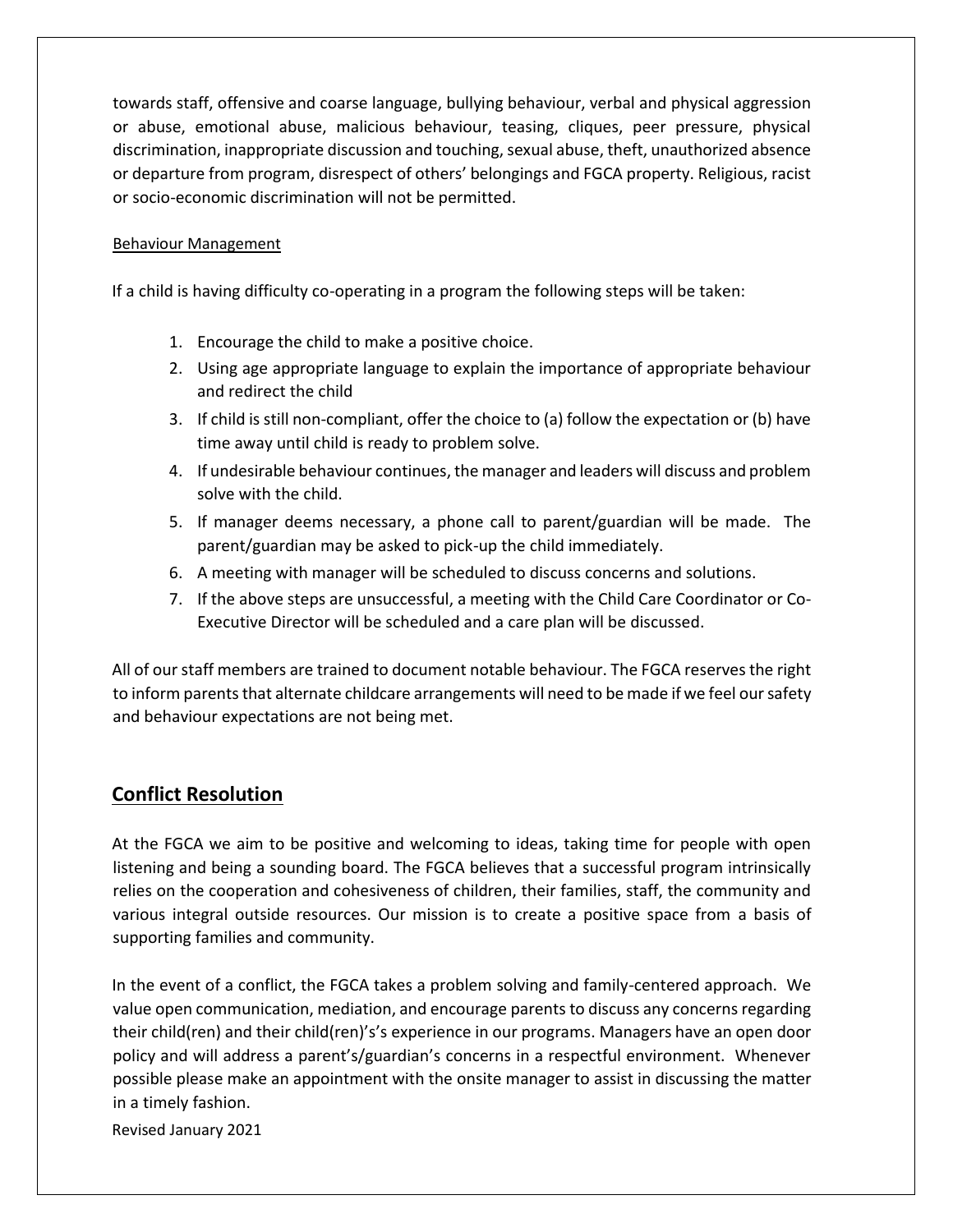In the event that an issue is unresolved between the manager and parent please make an appointment with the Child Care Coordinator. If a resolution is not achieved, please bring the matter to one of the Co-Executive Directors. If, after meeting all of the above, concerns remain, parents may contact the Board of Directors.

# **Discharge**

The FGCA reserves the right to discharge based on:

- Inability of the child or family to follow FGCA expectations and policies
- Inability of the child or family to adhere to the FGCA's Code of Conduct
- Inability of the program to meet the needs of the child or family
- Refusal to meet with management and failure to communicate regarding the care of your child
- Three late payments, non-payments or NSF cheques
- Three late pick-ups
- Three non-notified absences

In the event that an issue arises, a mandatory meeting will be set with the onsite manager and either the Child Care Coordinator or Co-Executive Director. All written warnings will go on file. In the case that your child is discharged from the program we will provide a pro-rated reimbursement.

# **Custody**

We require, with registration, all legal documentation regarding custody and custody orders. The FGCA cannot withhold a child from a parent and will not intervene in custody issues unless current court ordered documents have been provided. In the case that we have a copy of a custody order that is not being abided by we will contact all concerned parties. This may include phoning the police and/or The Ministry of Children and Family Development.

Please speak with the manager if you have specific questions relating to your situation.

# **FGCA Custody Arrangement Document**

We require written paperwork indicating the agreement plan outlined by separated or split families. Both parents/guardians are required to fill out the documentation and paperwork to ensure that information is shared. If you have **joint custody** of your child, we expect payments, pick- up persons, and penalty fees to be provided from the parent who is listed first on the registration form; split payment information must be provided at the time of registration. If you have **sole custody** of your child we expect payments, pick up persons, and penalty fees to be